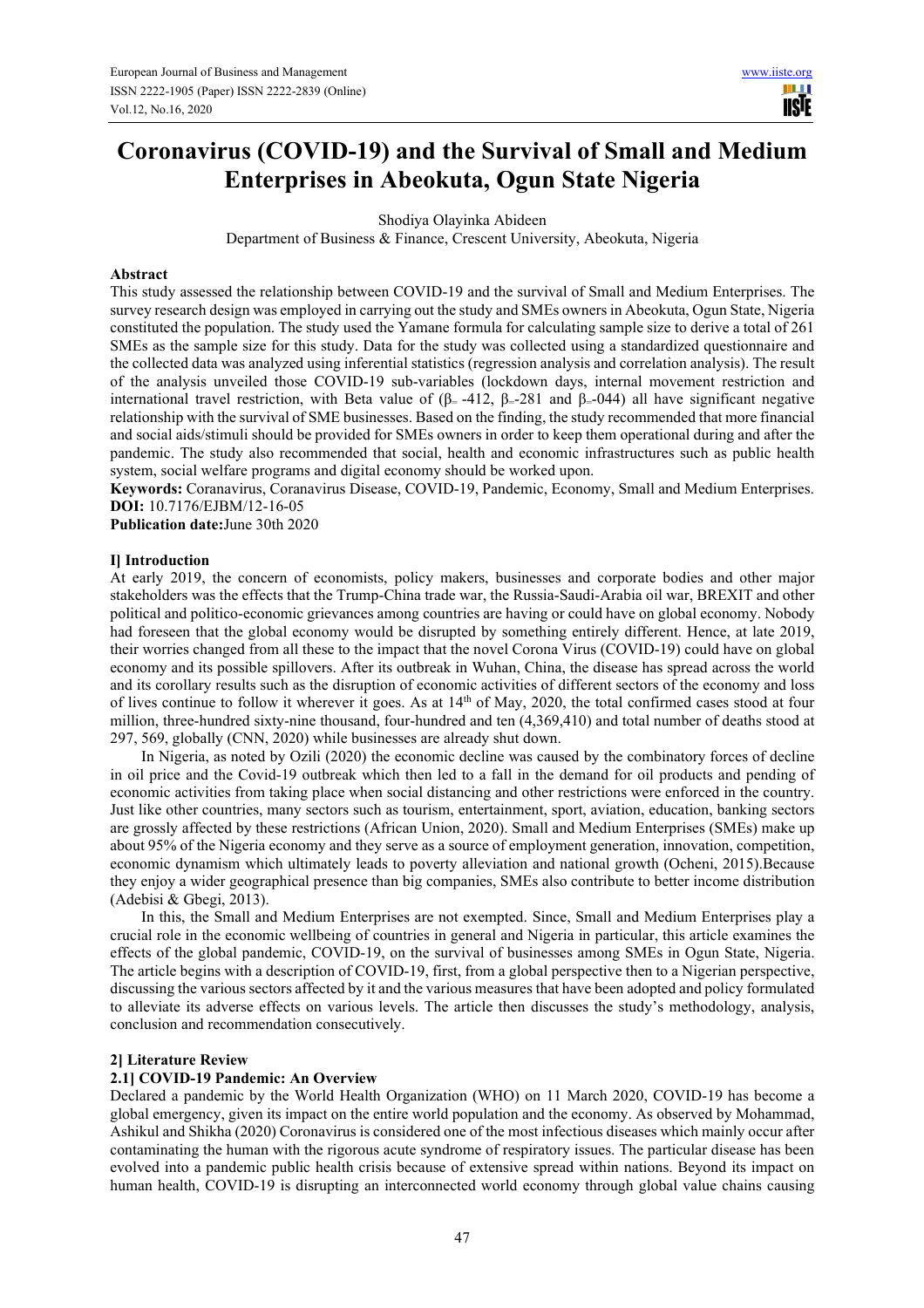abrupt falls in commodity prices, fiscal revenues, foreign exchange receipts, foreign financial flows, travel restrictions, declining of tourism and hotels, frozen labour market, etc. (African Union, 2020).

#### **2.2] The Effect of the COVID-19 Pandemic on Global Economy**

At the beginning of their study, Ozili and Arun (2020) asked two fundamental questions: how did a health crisis translate to an economic crisis? And why did the spread of the coronavirus bring the global economy to its knees? The authors' answers to the question lay in two methods: first, the spread of the virus brought about the introduction of the social-distancing measure and this led to the shutting down of financial markets, corporate offices, businesses and events, since people could not carry out financial and economic activities at close proximity. Second, the exponential rate at which the virus was spreading led to flight to safety in consumption and investment among consumers, investors and international trade partners, consequently affecting the wellbeing of the economy (Ozili and Arun, 2020).

The European Union, the United States and Japan account for half of the world's GDP and these economies are based on trade, services and industries. However, measures to halt the pandemic have forced them to close their borders and drastically reduce economic activities; which will lead to recession in some of these developed economies. The Chinese economy accounts for about 16% of global GDP and it is the largest trading partner of most African countries and the rest of the world. The OECD forecasts a decline in economic growth rates for these major economies as follows: China 4.9% instead of 5.7%, Europe 0.8% instead of 1.1%, the rest of the world 2.4% instead 2.9%, with world GDP falling by 0.412 from the first quarter of 2020. UNCTAD forecasts downward pressure on foreign direct investment from -5% to - 15% (African Union, 2020).

Moreover, before the emergence of the pandemic, the International Monetary Fund (IMF) made a projection of 3.4% global economy growth. However due to the pandemic, the IMF downgraded its growth projection for the global economy (PricehousewaterCooper, PwC, 2020). Moreover, due to the panic and the rational assessment by investors that firms' profits are likely to be negatively impacted of COVID-19, global stock markets lost about US\$6 trillion in one week from 24th to 28th of February while S&P 500 index lost over \$5 trillion in value in the same week in the US and the S&P 500's largest companies had a combined loss of over \$1.4 trillion (Reuters.com).

Noting the effect of the pandemic on tourism, Financial Times (2020) observes that the tourism industry was affected as the travel opportunities for Chinese tourists, who usually spend billions annually, were severely curtailed and there were increased flight cancellations, cancelled hotel bookings and cancelled local and international events worth over \$200billion. Aviation industry revenues were \$ 830 billion in 2019. These revenues were projected at \$ 872 billion in 2020. As the number of new infections continues to surge in every part of the world, governments are working tirelessly to slow the contagion. Many countries have put a halt on long-distance. On 5th March 2020, the International Air Transport Association (IATA) has projected that Covid-19 could seriously disrupt the industry and cause a loss of about \$113 billion. This figure is underestimated as most countries are closing their borders and nobody knows when they will be reopened.

As noted by the African Union (2020) the tourism industry is also facing challenges caused by the pandemic. According to the United Nations World Tourism Organization (UNWTO) there will be an expected fall of between 20-30% that could translate into a decline in international tourism receipts (exports) of between US\$300-450 billion, almost one third of the US\$ 1.5 trillion generated in 2019. Taking into consideration the past market trends, it shows that between five and seven years' worth of growth would be lost because of Coronavirus (AU, 2020). The unprecedented introduction of travel restrictions across the world, the international tourist arrivals will fall by 20% to 30% in 2020 when compared with 2019 figures. Many millions of jobs in the industry are at risk of being lost as around 80% of all tourism businesses are Small and Medium sized enterprises (SMEs).

Moreover, the pandemic also affected the global supply chain since the flow of goods reduced significantly, given that China was the world's largest manufacturer and exporter and the Chinese government had ordered the closure of major factories in the country. Other countries like Iran, Italy and France, etc issued stay-at-home nationwide policies to control the spread of the virus. Consequently, such policies made recession in developed countries imminent, and there was a general consensus among economists that the coronavirus pandemic would plunged the world into a global recession (Financial Times, 2020). Based on this, the IMF has projected a global recession similar to that of 2007-2008 financial recession with probable recovery in 2021.

# **2.3] Global Responses to the Pandemic: Monetary and Fiscal Policies**

Globally, to combat the pandemic, various international institutions and countries have responded with different fiscal and monetary measures and policies. To start with the international bodies, the World Bank already prepared to deploy up to \$160 billion over the next 15 months to support COVID-19 measures that help countries respond to health consequences and bolster economic recovery; the IFC also provide \$8 billion to provide relief aid for private companies and employees affected by the pandemic; the IMF has released \$50bn through its emergency financing facilities to help emerging economies that might require additional support; on its own end, The ECB governing council introduced a total sum of €870 billion towards its Pandemic Emergency Purchase programme,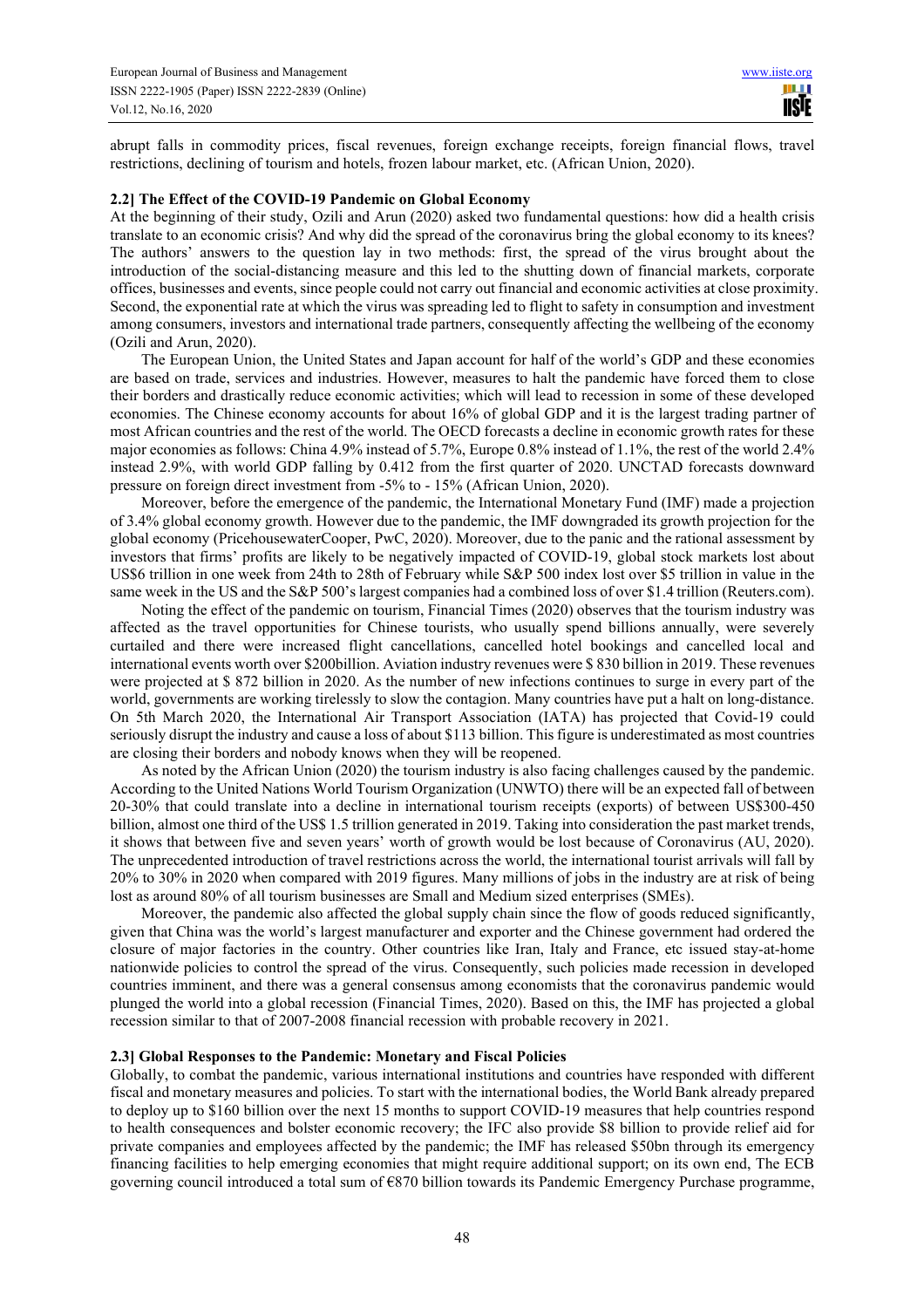set up to support its member states while the AfDB launched its Fight COVID 19 Social Bond, which is a \$3 billion bond with a 3-year maturity to reduce the impact of the pandemic on African countries (PwC, 2020).

As a response to the pandemic, the United Kingdom implemented the monetary policies of injecting £200bn into the economy and also implemented a plan to pay 80% of wages up to £2,500 a month for workers who are out of work as a result of the pandemic. As a fiscal policy measure, the country's Bank of England has cut its interest rates to 0.1% from 0.25% to provide greater access to credit for individuals and businesses. The chancellor of the BoE also announced a £350bn package for loans and grants and a £30bn injection into the economy as a means of boosting money supply (BOE, 2020). In United State of America (USA) the government responded with a fiscal policy of implementing \$8.3 billion Coronavirus Preparedness and Response Supplemental Appropriations Act and and \$104 billion Families First Coronavirus Response Act which together provide 0.5% GDP for health care, sick leave, small business loans, and international assistance. Moreover, an agreement has also been reached on a US\$2 trillion stimulus bill (around 10% of GDP). As a monetary policy, the Federal Reserve's is introduced a US\$700 billion Quantitative Easing program. The QE program is split between \$500bn of Treasury bills and \$200bn of agency backed mortgage securities. In Canada, as a fiscal measure, about \$52 billion (2.3 percent of GDP) in given as direct aid to households, including payments to workers without sick leave, workers without access to employment insurance and an increase in existing GST tax credits and child care benefits. The country also injected 1.125 billion (0.05% of GDP) to the health system to support increased testing, vaccine development, medical supplies, mitigation efforts, etc and about \$85 billion (3.7% of GDP) in direct support to businesses, including tax deferrals and wage subsidies. Canada monetary measures include reduction in its interest rates to 0.75% to increase access to cheaper loans for its citizens; lowered Domestic Stability Buffer by 12.5% to enable its deposit banks inject \$300 billion into the economy to boost money supply. In addition, the government has launched an insure mortgage purchase program to further boost liquidity in the market.

Germany's fiscal measures include a released of a  $E156$ bn fiscal impulse to support small business owners who have been affected by the pandemic and to boost spending on its health sector; expansion of the volume and access to public loan guarantees for firms of different sizes, with an allocation of at least €825billion (25% of GDP). Germany's monetary policy measures include the introduction of unlimited loans to businesses affected by the pandemic by reducing its interest rates to 0%; and an additional  $\epsilon$ 100 billion to refinance short-term liquidity provision to companies through its public development bank KfW. In China, the pandemic's country of origin, the government approved a sum of Y1.3 trillion to aid in the increased spending on disease prevention and control, production of medical equipment for the coronavirus and part of the fund is meant for its unemployment insurance and fiscal stimulus for individuals, as fiscal policy. As monetary policy measures, the Central bank reduced its reverse repurchase rates and its 1 year medium term lending facilities by 10 basis points to provide greater access to loans. In addition the apex bank also implemented a reserve cut rate of between 0.5% and 1% (PwC, 2020).

#### **2.4] COVID-19 Pandemic: The Nigerian Perspective**

The coronavirus entered Nigeria through an infected Italian citizen who came in contact with a Nigerian citizen who was subsequently infected with the coronavirus. The coronavirus then spread to other citizens in Lagos and to other parts of the country (Ozili, 2020). As at 16 May, 2020, the total confirm cases of COVID-19 totalled 5,445 and the number of death due to COVID-19 summed 171. The COVID-19 pandemic has brought unprecedented challenges to economic activities in the country. Demand has fallen dramatically whilst some businesses either have shortages or are overwhelmed. In Nigeria, borders are being closed and changes are coming to the societies. As most parts of the country come under quarantine orders and consumers try to reduce human contact, business owners have come to recognise that their response to the pandemic will have a significant impact on the performance and ultimate survival of their businesses (Klynveld Peat Marwick Goerdeler, KPMG, 2020). Regardless of their reactions however it is undeniable that the pandemic will have adverse effects on their businesses, most especially the owners of Small and Medium Enterprises in country.

Nigeria's dependence on Chinese imports has come to aggravate its vulnerability during this pandemic period. In 2019, raw materials constituted 70% of the total imports from China into Nigeria and according to the National Bureau of Statistics (NBS), Asia and Europe contributed 86% of Nigeria's imports in Q4 2019 (KPMG, 2020). The restrictions currently imposed on cross border trade have significantly distorted supply chains for business owners and are beginning to see the effect on the Nigerian economy. Business owners therefore need to be more agile, local and responsive to consumer needs, whether it be by increasing supplies or relying more on e-commerce. As opined by KPMG (2020) agile organisations which can meet the needs of their consumers by localising their supply chains, offering a high degree of convenience and communicating clearly with their target market, will better ride through the crisis.

Ozili (2020) opined that there are five main ways through which the Covid-19 pandemic spilled over into Nigeria. One, the Covid-19 pandemic affected customers' capacity to service loans. Consequently, this led to Non-Performing Loans and this depressed banks' earnings which in return eventually impaired banks' stability. Subsequently, banks were reluctant to lend as more and more borrowers struggled to repay the loans granted to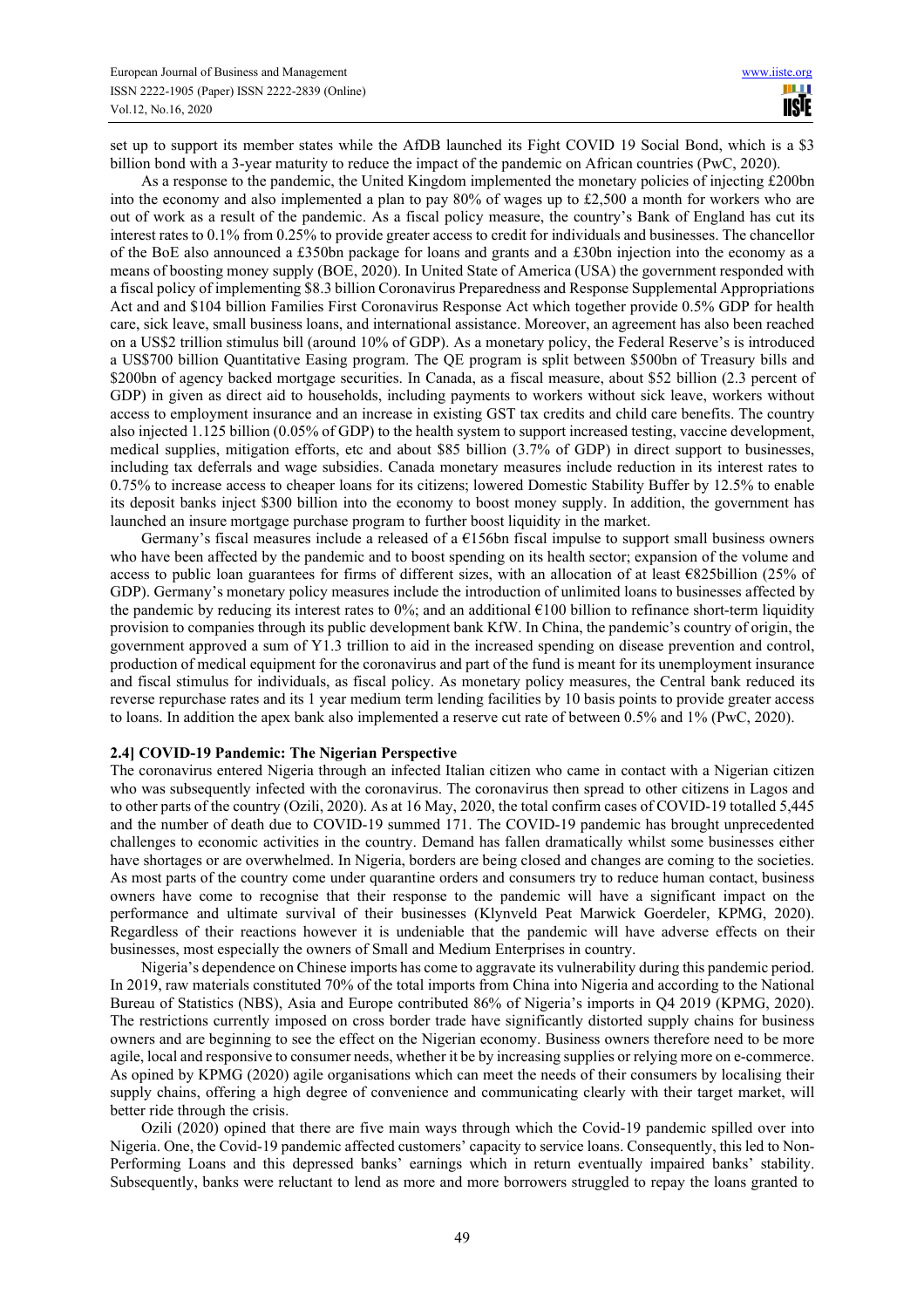them before the Covid-19 outbreak. Two, the most visible and immediate spill over was the drop in the price of crude oil, which dropped from nearly \$60 per barrel to as low as US\$30 per barrel in March. During the pandemic, people were no longer travelling and this led to a sustained fall in the demand for aviation fuel and automobile fuel which affected Nigeria's net oil revenue, and eventually affected Nigeria's foreign reserve. Three, there were supply shocks in the global supply chain as many importers shut down their factories and closed their borders. Nigeria was severely affected because Nigeria is an import-dependent country and as a result Nigeria witnessed shortage of crucial supplies like pharmaceutical supplies, spare parts, and finished goods from China. Four, the national budget was also affected: since the budget was formulated with the oil price at \$57 per barrel, however the decline in oil price led to adjustment in the national budget. Nigeria Stock Market was also affected. Major market indices in the stock market plunged when investors pulled out their investments into so-called safe havens like US Treasury bonds. Stock market investors lost over NGN2.3 trillion barely three weeks after the first case of coronavirus was confirmed and announced in Nigeria. The market capitalisation of listed equities, which was valued at NGN13.657 trillion (US\$35.2bn) on Friday, February 28, 2020 depreciated by NGN2.349 trillion to NGN11.308 trillion (US\$29.1bn) on Monday 23 March 2020. The All-share index closed at 21,700.98 from 26,216.46 representing 4,515.48 points or 20.8 per cent drop (Guardian.ng).

# **2.5] Effect of the COVID-19 Pandemic on Nigerian Economy**

As shown by in the African Union Report (2020) Nigeria real GDP had decreased from -1.58% in 2016, 0.82% in 2017, 1.93% in 2018, 2.27% in 2019 to -5% to -10% in 2020. The unemployment rate according to the source revealed that has increased from 14.3% in 2016 to 20.24 in 2017 to 23.13% as at 2018 to 28.65% in 2019 and >35% in 2020. Other further impacts projected by African Union include massive spike in employment, massive number of people in informal sector not earning daily wage between lockdown and recession, huge food security challenge, fiscal crisis at both FG and state level and depletion of external reserves (African Union Report, 2020).

On 16 March 2020, the Central Bank of Nigeria (CBN) released a circular on its policy response to the outbreak to reflate the economy and support businesses. These measures include extension of one year moratorium on principal repayments effective March 1, 2020; reduction of interest rate on all CBN intervention facilities from 9 to 5 percent effective March 1, 2020; creation of a N50billion targeted credit facility for households and smalland medium-sized enterprises (SMEs) that have been particularly hard hit by COVID-19; creation of a credit support for healthcare industry; regulatory forbearance, and the strengthening of CBN Loan Deposit Ratio (LDR) (KPMG, 2020). Responses from banks and other institutions involve different measures to support their customers which include loan payment holiday, special waivers on payment of fees on credit cards, increasing credit card limits, short term support facilities and a waiver of charges on a specified number of transactions on digital platforms.

In response to the Covid-19 outbreak, the monetary authority, the Central bank, provided support in six ways. One, it granted extension of loan moratorium on principal repayments. This meant that any intervention loan currently under moratorium would be extended by one year. Two, it offered interest rate reduction on all intervention loan facilities from 9% to 5% beginning. Three, it offered a NGN50bn (\$131.6m) targeted credit facility to hotels, airline service providers, health care merchants, among others. Four, it provided credit support to the healthcare industry to meet the increasing demand for healthcare services during the outbreak. The loan was available only to pharmaceutical companies and hospitals. Five, it provided regulatory forbearance to banks which allowed banks to temporarily restructure the tenor of existing loan within a specific time period particularly loans to the oil and gas, agricultural and manufacturing sectors. Six, it strengthened the loan to deposit ratio (LDR) policy which allowed banks to extend more credit to the economy. On the other hand, the fiscal authorities had to review and revise the 2020 national budget of N10.59 trillion (US\$28 billion). The government announced that the budget was reduced by NGN1.5 trillion (\$4.90 billion) as part of the measures to respond to the impact of coronavirus on the economy and in response to the oil price crash. The new budget was benchmarked at US\$30 per barrel from US\$57 per barrel in the previous budget (Ozili, 2020).

As opined by Ozili (2020) some of the factors that have contributed to the severity of the pandemic in Nigerian context include poor public health infrastructure, weak and under-developed digital economy and lack of social welfare program. As it can be infer from the foregoing, the emergence of the novel pandemic of COVID-19 has brought about changes in economic activities; it has disrupt businesses and market. One major sector greatly affected by this pandemic is the SMEs sector, the pandemic has emerged as a threat to their survival. In other to examine the influence of the COVID-19 pandemic on SMEs survival, the following hypotheses are stated:

**H01**: The lockdown measure has no significant relationship with the survival of SMEs

**H02**: International travel restriction has no significant relationship with survival of SMEs

**H03**: Restriction of internal movement has no significant relationship with the survival of SMEs

#### **3] Methodology**

This study employed a survey research design. Survey design enabled the researcher to gather data from relatively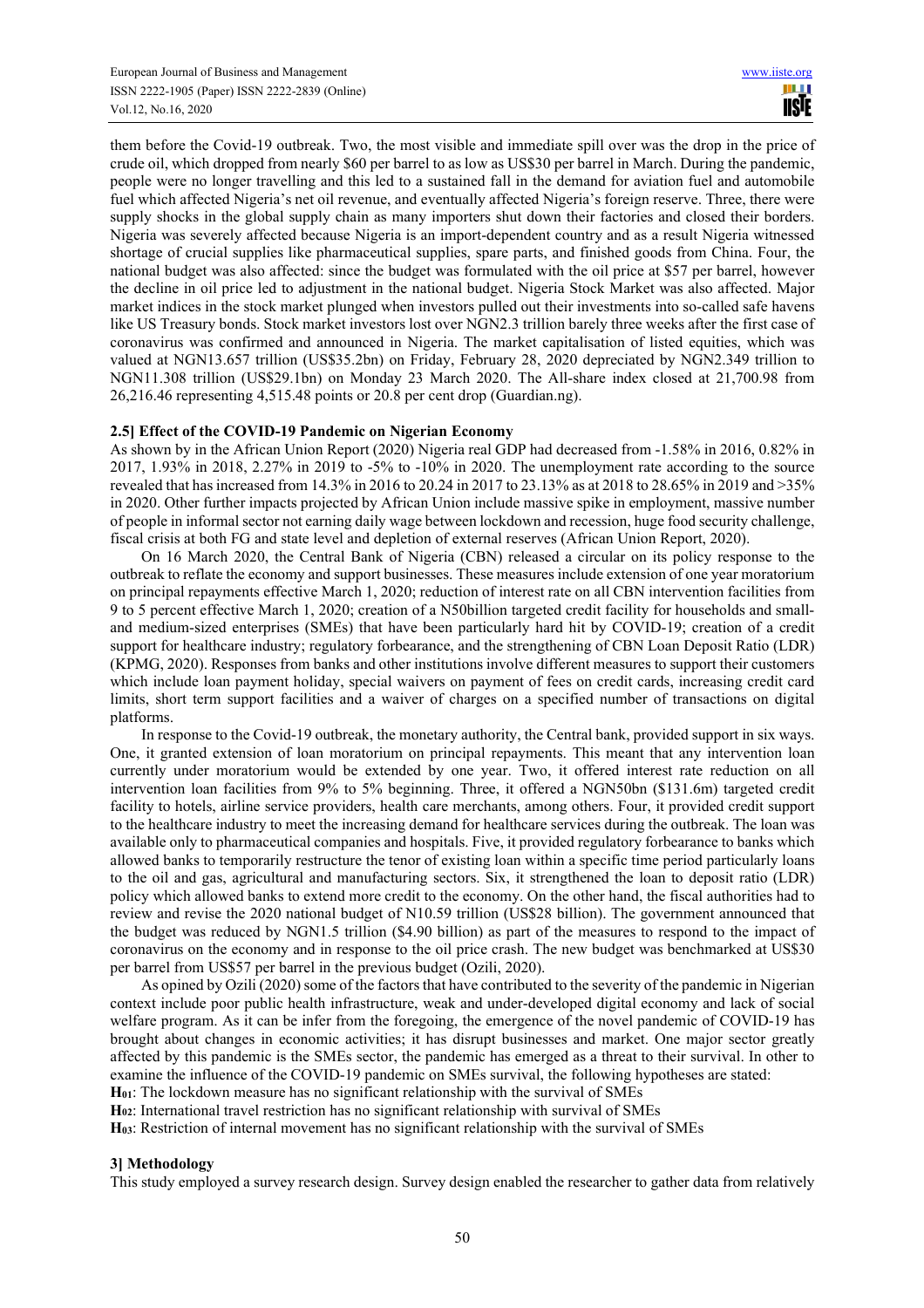large population from a representative sample of the population. Owners of SME businesses in Abeaokuta, Ogun State constituted the population of this study. According to Corporate Affair Commission (CAC), Ogun State (2019) there are two-hundred and sixty one (261) registered SMEs in Abeokuta North Local Government. To determine the sample size for the study Yamane (1967) sample size formula  $n = \frac{N}{(1 + Ne^2)}$  was used. Where  $n =$  sample

size, N= population size and  $e=$  margin of error and  $e=$  0.05. Since we already known the total number of registered SMEs in Abeokuta, according to data from Corporate Affair Commission (CAC) Ogun State, to be 261, having applied the above formula, the sample size was calculated to be 158. Questionnaire was used as the research instrument for this study and the questionnaires were administered to SME owners during days allowed for free movement in the state. Correlation and linear regression analysis were used to help determine the nature of the relationship between the variables of the study.

# **4] Results and Discussion**

| <b>Model Summary</b> |  |  |  |
|----------------------|--|--|--|

i. Predictors: (Constant), lockdown days, international travel restriction and internal movement restriction ii. Dependent Variable: SMEs survival

From table, the study shows that independent variables combined with the dependent variable of 0.73. The contribution of all independent variables to the dependent variable (SME survival) was by R Square 0.59. This indicates that factors combined explain the rate of 59% of the variation in SMEs survival is caused by lockdown days, international travel restriction and internal movement restriction which is considered as good percentage. **ANOVA** 

| <b>Model</b> | <b>Sum of Square</b> | Df  | <b>Mean Square</b> |       | Sig               |
|--------------|----------------------|-----|--------------------|-------|-------------------|
| Regression   | 83.757               |     | 16.751             | 12.36 | .003 <sup>b</sup> |
| Residual     | 369.727              | ารว | . 354              |       |                   |
| Total        | 453.484              | 278 |                    | 12.36 |                   |

a. Dependent Variable: SMEs Survival

b. Predictors: (Constant), Lockdown Days, International Travel Restriction and Internal Movement Restriction Table shows the analysis of variance (ANOVA) for the model which shows the variability between the variables. This table reports an ANOVA which assess the overall significance of our model. It reports an F-statistic of 12.369 with a probability value of 0.00000. Since the probability value of our model is less than the critical values of both 0.01 and0.05, it implies that the model is significant at both 1% and 5% level of significance and we can reasonably inferred that COVID-19 has a significant effect on survival of selected SMEs in Abeokuta, Ogun State.

#### **Coefficients Model Unstandardized Coefficients Std. Coefficients t**-**Value Sig B Std. Error Beta** (Constant) 4.444 .358 12.412 .000 Lockdown Days -.399 .061 -.412 -6.598 .000 International Travel Restriction. -.384 .082 -.281 -4.699 .000 Internal movement restrict.  $-0.213$  .019  $-0.044$  .774 .002

The independent variables should be individually significant. This could be checked by using probability value of t-test. If the p-value of t-statistics is less than 5 percent (0.05) then the null will be rejected and accept alternative hypothesis. If otherwise, the inverse will be the case. Lockdown days is statistically significant, since the p-value is 0.000, this means that lockdown days has a significant effect on SMEs performance. International travel restriction is statistically significant, since the p value 0.000, is less than 5percent level of significance. This means that it has a significant effect on SMEs survival in Ogun state. Internal movement restriction is also statistically significant; since the p value .002 is less than 5 percent level of significance. This analysis also shows that SMEs survival was negatively impacted by all sub-variables of COVID-19.

# **5] Conclusion and Recommendation**

This study has assessed the influence of the COVID-19 pandemic on the survival of SMEs in Ogun -State, Nigeria. The results of the analysis unveiled that COVID-19 sub-variables like lockdown days, internal movement